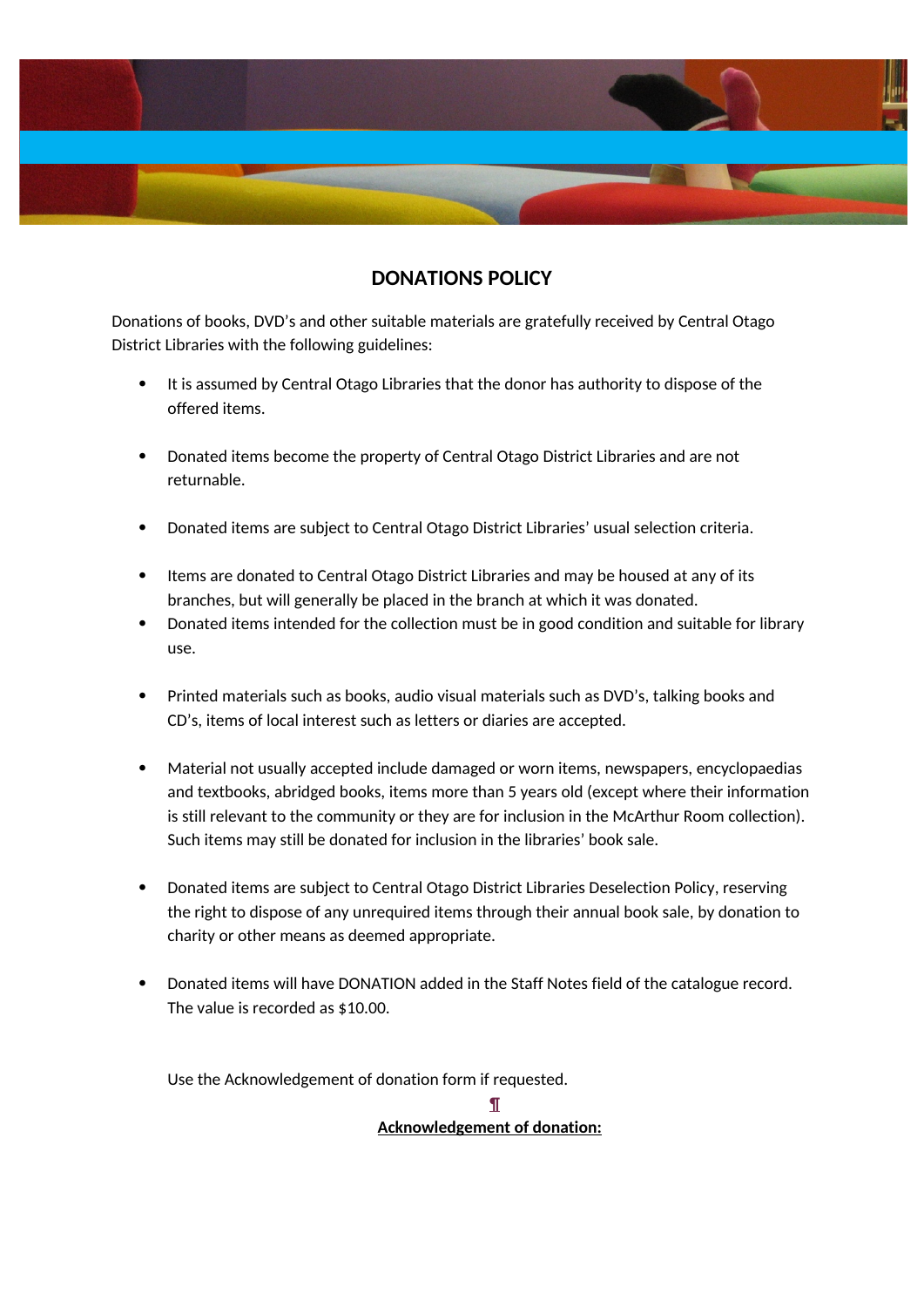Central Otago District Libraries welcomes donations of items from community members and thanks you for your offer.

In donating this/these item/s you acknowledge that:

- You have authority to dispose of the offered items.
- Items become the property of Central Otago District Libraries and are not returnable.
- Items are subject to Central Otago District Libraries' usual selection criteria and may be used in any of the branches.
- Donated items are subject to Central Otago District Libraries Deselection Policy, reserving the right to dispose of any unrequired items through their annual book sale, by donation to charity or other means as deemed appropriate.

Signed:\_\_\_\_\_\_\_\_\_\_\_\_\_\_\_\_\_\_\_\_\_\_\_\_\_\_\_\_\_\_\_\_\_\_\_\_\_\_\_\_ Date: \_\_\_\_\_\_\_\_\_\_\_\_\_\_\_\_\_\_\_\_

## **Acknowledgement of donation:**

Central Otago District Libraries welcomes donations of items from community members and thanks you for your offer.

In donating this/these item/s you acknowledge that:

- You have authority to dispose of the offered items.
- Items become the property of Central Otago District Libraries and are not returnable.
- Items are subject to Central Otago District Libraries' usual selection criteria and may be used in any of the branches.
- Donated items are subject to Central Otago District Libraries Deselection Policy, reserving the right to dispose of any unrequired items through their annual book sale, by donation to charity or other means as deemed appropriate.

Signed:\_\_\_\_\_\_\_\_\_\_\_\_\_\_\_\_\_\_\_\_\_\_\_\_\_\_\_\_\_\_\_\_\_\_\_\_\_\_\_\_ Date: \_\_\_\_\_\_\_\_\_\_\_\_\_\_\_\_\_\_\_\_

**Donation Slip**

**Date:\_\_\_\_\_\_\_\_\_\_\_\_\_\_\_\_\_\_\_\_\_\_\_\_\_\_\_\_\_\_\_\_\_\_\_\_\_\_\_\_\_\_\_\_\_\_\_\_\_\_\_\_\_\_\_\_\_\_\_\_\_\_\_\_\_\_\_\_\_\_\_\_\_\_\_\_\_**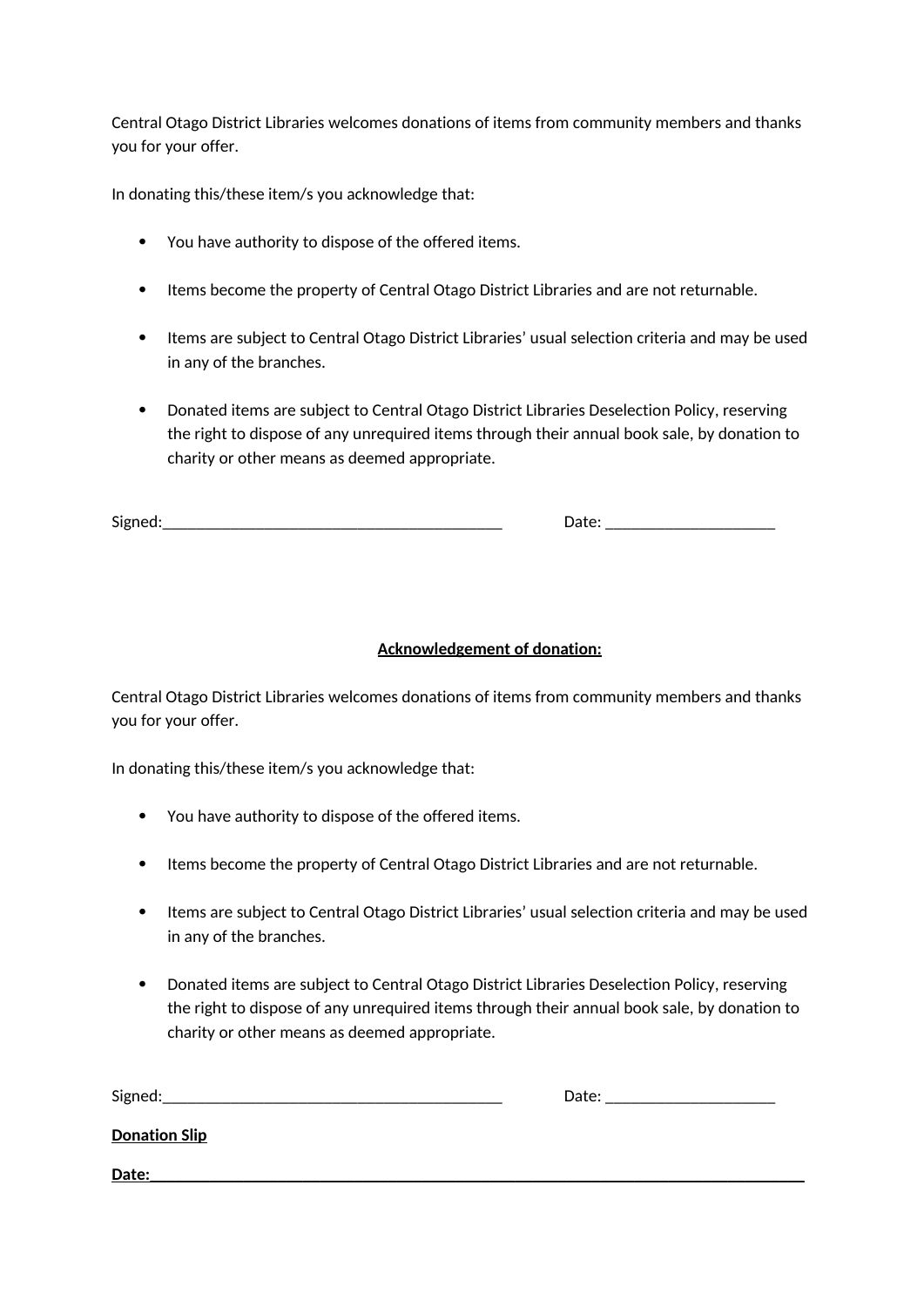| Name of donor: Name of donor:                                                                                                           |
|-----------------------------------------------------------------------------------------------------------------------------------------|
|                                                                                                                                         |
|                                                                                                                                         |
|                                                                                                                                         |
|                                                                                                                                         |
| Title of item:<br><u> 1989 - Johann Harry Barn, mars ar breist ar yn y breisinn y breisinn a breisinn a breisinn a breisinn a breis</u> |
|                                                                                                                                         |
|                                                                                                                                         |
|                                                                                                                                         |
| <b>Donation Slip</b>                                                                                                                    |
| Date:<br><u> 1989 - Jan James James, martin amerikan basar dan berasal dari berasal dalam basar dalam basar dalam basar da</u>          |
| Name of donor: Name of donor:                                                                                                           |
|                                                                                                                                         |
|                                                                                                                                         |
|                                                                                                                                         |
|                                                                                                                                         |
|                                                                                                                                         |
|                                                                                                                                         |
|                                                                                                                                         |
| <b>Donation Slip</b>                                                                                                                    |
| Date:<br><u> 1980 - Jan Barnett, mars eta bat erroman erroman erroman erroman erroman erroman erroman erroman erroman err</u>           |
| Name of donor:                                                                                                                          |
|                                                                                                                                         |
| Address/email/phone number: National Address/Amazone                                                                                    |
|                                                                                                                                         |
|                                                                                                                                         |
| Title of item:                                                                                                                          |
|                                                                                                                                         |

## DONATIONS POLICY READ and UNDERSTOOD FORM